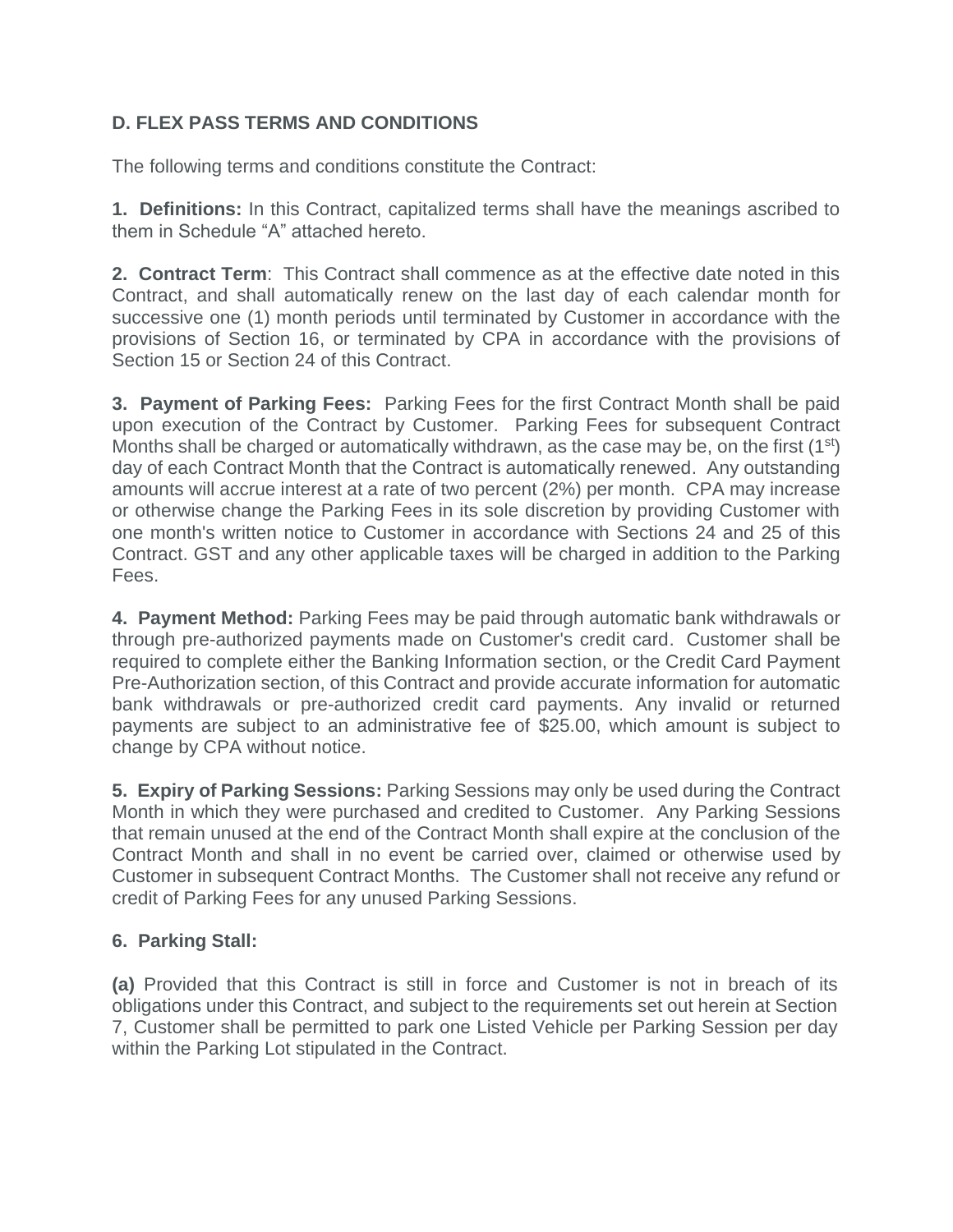**(b)** No Reserved Stall shall be assigned to the Customer pursuant to this Contract. The Customer shall park in a Parking Stall with a green overhead indicator light, or a blue overhead indicator light if they are entitled to park in an Accessible Parking Stall. If there are no overhead indicator lights in a Parking Lot, then the Customer may park in a Parking Stall that is not a Reserved Stall.

**(c)** Customer must enter into separate contracts with CPA to purchase Parking Sessions in other parking facilities that are not the Parking Lot. Customer shall not be entitled to purchase more than one Flex Pass contract at one time for the same Parking Lot.

### **7. Permitted Access and Use:**

**(a)** Customer may register up to three (3) License Plates on a single Contract by accessing the Flex Pass Website (URL for the Flex Pass Website is found in the definitions below). Customer may only designate one License Plate per day as an Active License Plate pursuant to the Contract.

**(b)** Customer shall be solely responsible for ensuring that, prior to starting any Parking Session, the License Plate that will be using said Parking Session has been designated as the Active License Plate on the Flex Pass Website. Failure to do so prior to noon on the day in which the Parking Session is used may result in the ticketing and/or the impounding of any vehicles that are parked in Parking Stalls and that are not Listed Vehicles, at the Customer's sole risk and expense.

**(c)** The Customer must use the Parking Lot for the sole purpose of parking a Listed Vehicle, and for no other purpose whatsoever. For clarity, the Customer must not use the Parking Lot or any Parking Stall for any commercial, recreational, or other nonpermitted purposes.

**(d)** The Customer acknowledges and agrees that an administrative fee may be charged to the Customer if the Customer fails to update the License Plates or Active License Plates on the Flex Pass Website as required pursuant to Section 7(a) of this Contract. The administrative fee shall not exceed five percent (5%) of the total monthly fee for this Contract.

**(e)** A Motor Vehicle must not be backed into a Parking Stall.

**(f)** The Customer acknowledges and agrees that a Listed Vehicle may be ticketed and/or impounded at the Customer's sole risk and expense if:

- (i) the Customer has parked more than one Listed Vehicle in a Parking Lot at any given time;
- (ii) the Customer has failed to designate the appropriate License Plate as an Active License Plate within the timeframe set out in Section 7(b) of this Contract;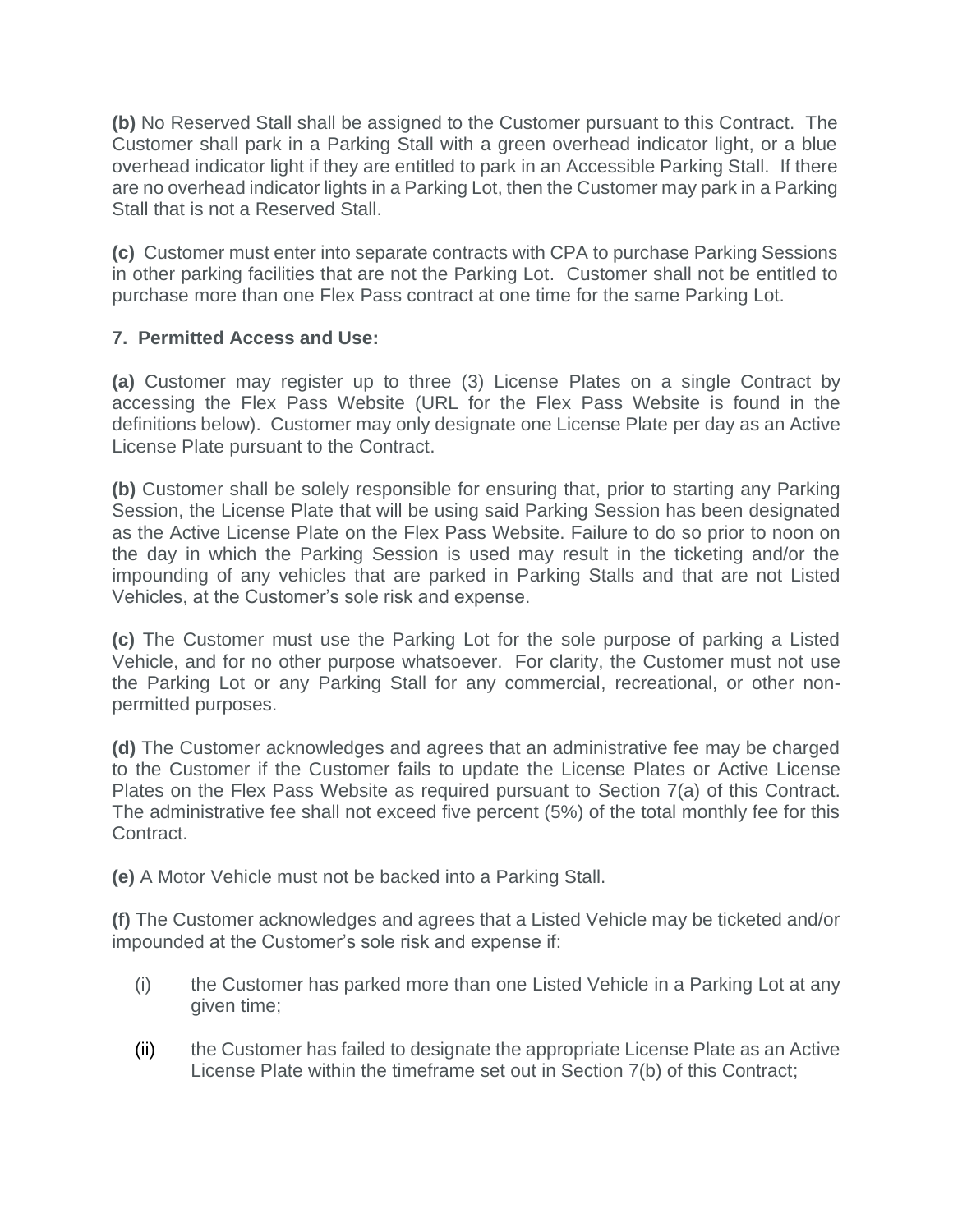- (iii) the Customer has failed to designate the Active License Plate for the Parking Session on the Flex Pass Website as contemplated by Section 7(b);
- (iv) the Motor Vehicle is backed into a Parking Stall or its License Plate is obscured, obstructed or otherwise not visible to CPA's automated enforcement devices or enforcement officers, or the Motor Vehicle is otherwise parked in a manner contrary to applicable law;
- (v) the Customer has, without payment, parked in excess of the number of Parking Sessions available to the Customer as per the Contract, or;
- (vi) the Customer fails to adhere to any other requirement set out in this Contract, or any posted rules at the Parking Lot.

**(g)** Additional rules of use may be posted at the Parking Lot. In addition to complying with the terms and conditions of this Contract, the Customer shall obey all signs, notices, instructions and rules posted at the Parking Lot. Signs, notices, instructions, and rules may include, but are not limited to: speed restrictions, stop signs, yield signs, height restrictions and parking restrictions.

**8. Access Card:** In conjunction with this Contract, the CPA may, in its discretion, provide the Customer with an Access Card. The Customer understands and acknowledges that the Access Card shall at all times remain the sole and exclusive property of the CPA, and must be returned by the Customer to the CPA upon notice to the Customer.

In addition to the foregoing, the Customer shall be required to return to the CPA, at the Customer's sole expense, any Access Card(s) in the Customer's possession within 7 calendar days of the termination of the Contract. All Access Card(s) must be returned, either in person or by mail or courier, to the CPA's offices at 620 - 9<sup>th</sup> Avenue SW Calgary, AB Canada T2P 1L5.

**9. Lost, Stolen, Damaged or Unreturned Access Cards:** Should a Customer require a new Access Card as a result of it being lost, stolen or damaged, CPA may issue a new Access Card and charge the Customer a replacement fee of **\$10.00**. Customer further agrees that it shall be required to pay the CPA the sum of **\$10.00** for every Access Card not returned to the CPA upon the termination of this Contract.

**10. Prohibited Use:** Motor Vehicles powered by propane are permitted to use surface parking lots and Lot 25, City Centre **only** (provided they are eligible for the "Flex Pass" program) and are prohibited from entering and using any other enclosed or underground parking lots. The Customer is solely responsible to ensure that a Parking Lot is suitable for the Listed Vehicle. Listed Vehicles which are unregistered, uninsured, pose a hazard or contain hazardous materials are strictly prohibited from entering and using a Parking Lot. Any repair or maintenance of Listed Vehicles in a Parking Lot is also prohibited, with the exception of repair or maintenance undertaken by CPA.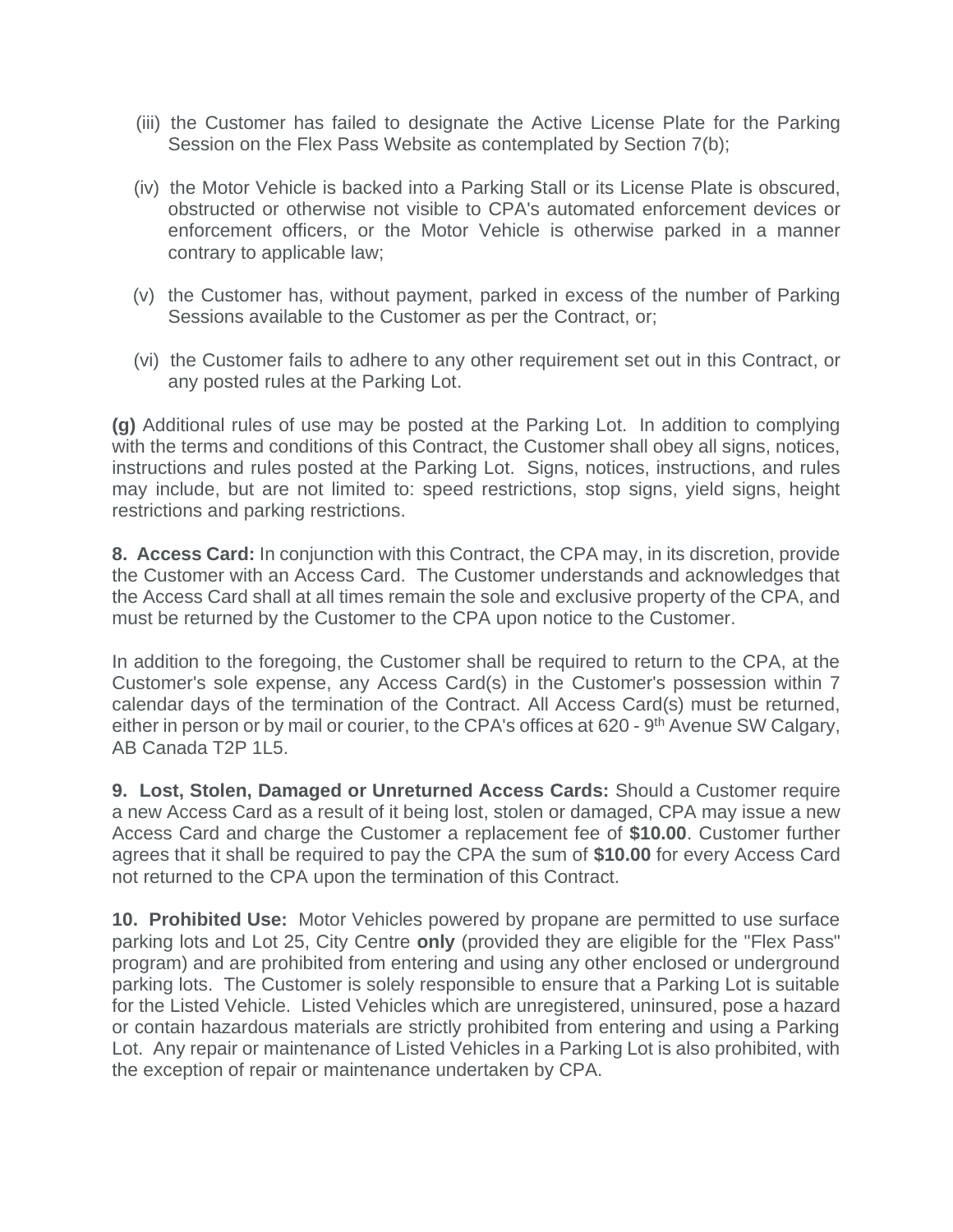**11. Accessible Parking Stalls:** A Customer shall not park in an Accessible Parking Stall unless a valid and appropriate permit is displayed at the front of the Motor Vehicle or on its license plate. Any Listed Vehicle found parking in an Accessible Parking Stall without a valid and appropriate permit displayed may be ticketed and/or impounded at the owner's sole risk and expense.

# **12. Motorcycle Parking:**

**(a)** A Customer with a Motorcycle contract shall park in Motorcycle-designated parking areas. In the event that all designated Motorcycle parking areas are occupied, the Customer is permitted to park in a Parking Stall designated for a Motor Vehicle. When parking a Motorcycle in a Parking Stall designated for a Motor Vehicle, the Customer shall park the Motorcycle in such a manner as to permit, at a minimum, a second Motorcycle to utilize such Parking Stall. Motorcycles parked in a Parking Stall designated for a Motor Vehicle in a manner considered by CPA, in its sole discretion, so as not to allow a second Motorcycle to park, may be ticketed and/or impounded at the owner's sole risk and expense.

**13. Personal Injury, Property Damage and Indemnity:** In the case of any personal injury or any damage to the Parking Lot or to property of others, the Customer must immediately report the incident and any injuries or damages to CPA Dispatch at (403) 537-7006 or by email to [cpacontract@calgaryparking.com,](mailto:cpacontract@calgaryparking.com) and provide the information requested by the CPA dispatcher.

The Customer is solely responsible for any damage, loss, injury or death caused by the Customer to the Parking Lot, the property of others, other drivers or other users of the Parking Lot. The Customer shall indemnify, defend, and save harmless the CPA and its employees, officials, directors, officers and agents from and against any and all suits, actions, legal or administrative proceedings, claims, demands, damages, liabilities, interest, legal fees, costs and expenses of whatsoever kind in any manner directly or indirectly caused or contributed to, in whole or in part, by reason of error, omission, wrongful act, or fault, whether active or passive, of the Customer.

**14. Limitation of Liability:** Any Motor Vehicle or Motorcycle parked or operated in the Parking Lot shall be parked or operated solely at the risk of the Customer.

Furthermore, in certain Parking Lots, EV charging stations may be available for use by electric vehicles. Any use of an EV charging station located in a Parking Lot is done solely at the risk of the Customer. The CPA shall not be responsible in any way for any power outages, power surges or ground faults at EV charging stations, as well as any bodily injury or damage to property that may result from Customer's use of an EV charging station located in a Parking Lot.

The CPA, its employees, officials, directors, officers, agents or contractors, shall not be liable for any damage, loss, injury or death caused to any Motor Vehicle or Motorcycle, the Customer, the Motor Vehicle or Motorcycle operator or any other occupant thereof, or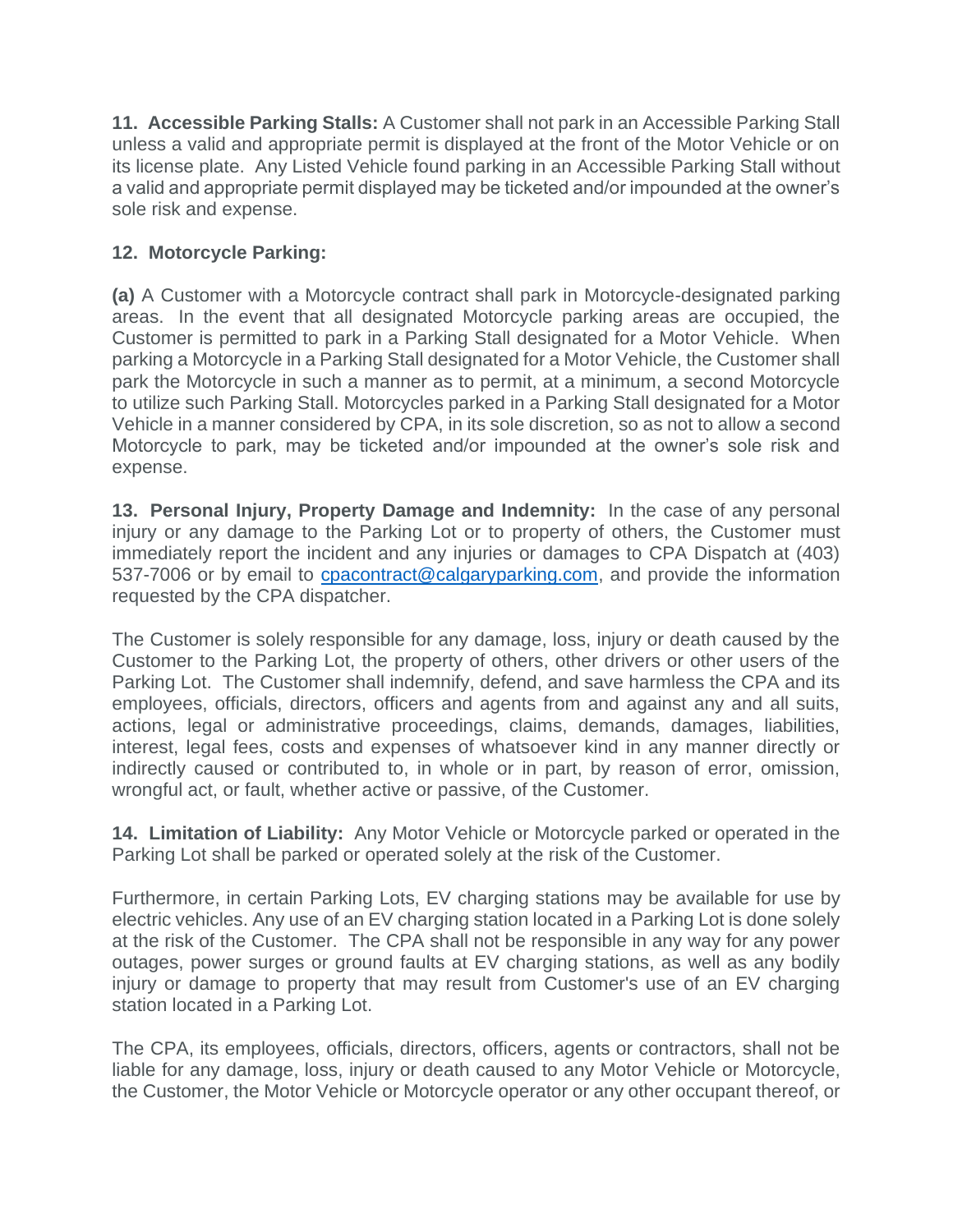any other person unless such damage has resulted from the gross negligence or willful misconduct of the CPA, its employees, officials, directors, officers, agents or contractors.

The CPA, its employees, officials, directors, officers, agents, and contractors shall not be liable in any way whatsoever in the event that any damage, loss, expense or inconvenience is caused by reason of any Motor Vehicle or Motorcycle being removed, towed or impounded pursuant to the terms and conditions of this Contract.

#### **15. Termination for Customer Breach:**

**(a)** Any of the following actions by the Customer constitutes a breach of the terms and conditions of this Contract, whether one or more of these actions exists:

- (i) violating any terms or conditions of this Contract;
- (ii) defaulting on any payment;
- (iii) failure to update the License Plates on the Flex Pass Website;
- (iv) repeated parking of more than one Listed Vehicle in a Parking Lot at any given time; and
- (v) repeated parking of a Listed Vehicle in a Parking Stall without paying the appropriate posted parking fees.

**(b)** In the event the Customer commits a breach of the terms and conditions of this Contract as contained in Section 15(a)(i) or (ii), the CPA, in its sole and absolute discretion, may immediately and without notice:

- (i) terminate the Customer's Contract and ban the Customer from holding another Parking Contract with the CPA for a period of not less than two (2) years;
- (ii) remove the Customer's Motor Vehicle or Motorcycle from the Parking Lot and ticket and/or impound the Customer's Motor Vehicle or Motorcycle at the Customer's sole risk and expense. Recovery costs associated with the return of the Motor Vehicle or Motorcycle will be the sole responsibility of the Customer; or
- (iii) both (i) and (ii) above.

**(c)** In the event the Customer commits a breach of the terms and conditions of this Contract as contained in Section 15(a)(iii), (iv), or (v), the CPA may with ten (10) days written notice:

 (i) terminate the Customer's Contract and ban the Customer from holding another Parking Contract with the CPA for a period of not less than two (2) years;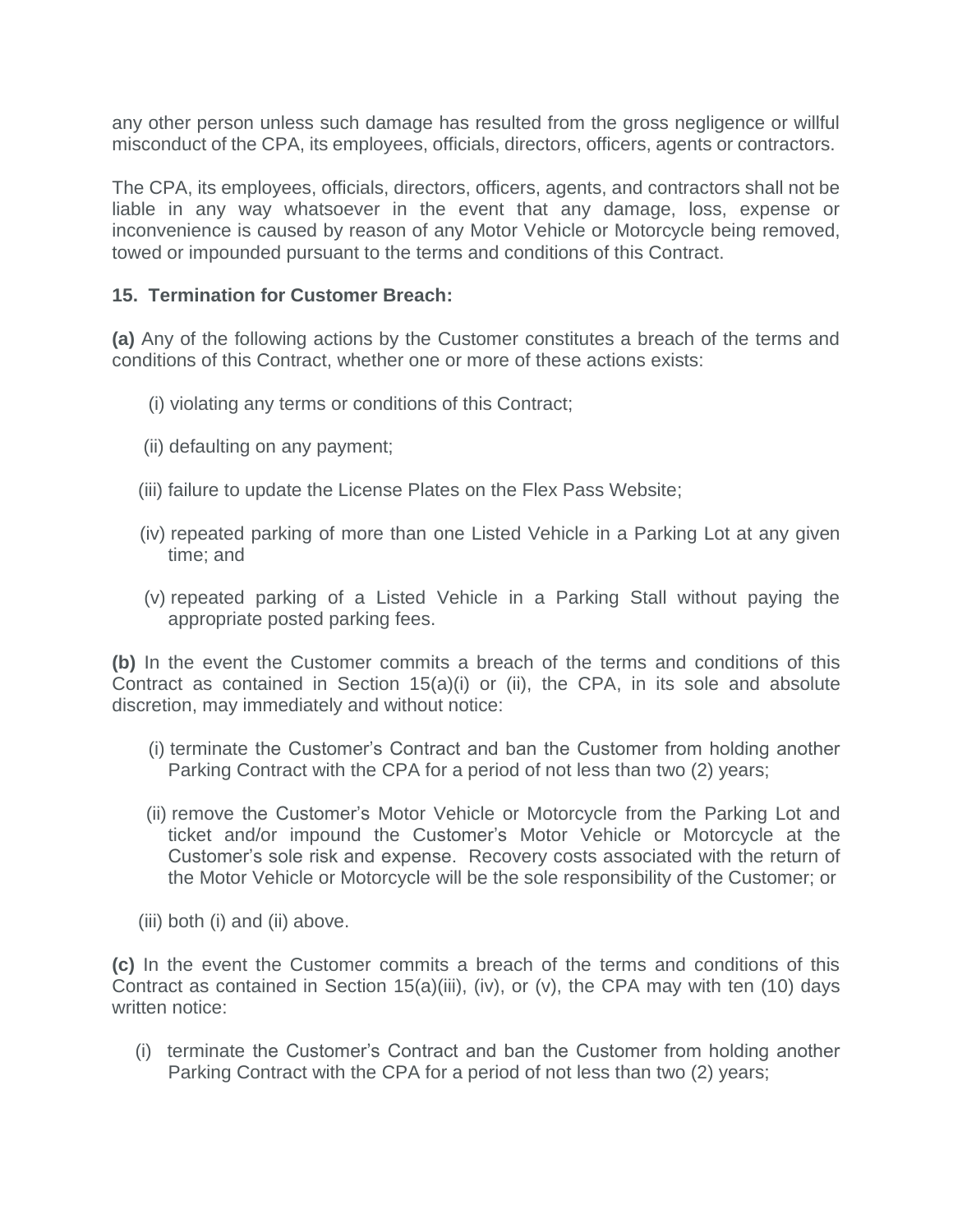- (ii) remove the Customer's Motor Vehicle or Motorcycle from the Parking Lot and ticket and/or impound the Customer's Motor Vehicle or Motorcycle at the Customer's sole risk and expense. Recovery costs associated with the return of the Motor Vehicle or Motorcycle will be the sole responsibility of the Customer; or
- (iii) both (i) and (ii) above.

**(d)** The CPA reserves the right to terminate this Contract with a minimum of thirty (30) days advance written notice to the Customer for any reason whatsoever.

**16. Termination of Contract by Customer:** The Customer may terminate this Contract by providing CPA with one (1) full calendar month notice of cancellation as follows:

- (i) By cancelling the Contract through the Flex Pass Website; or,
- (ii) By providing written notice to CPA in accordance with the "Notice" provisions contained in Section 24 herein.

Customer's failure to provide to CPA at least one (1) full calendar month's written notice of termination shall result in the Contract automatically renewing for one (1) additional calendar month prior to termination.

**17. Times of Use/Restrictions:** The Customer may only use a Parking Session pursuant to this Contract between the hours of 6:00 a.m. and 6:00 p.m. on any weekday, but excluding weekends and holidays. Customers may be required to use an Access Card to gain access to the Parking Lot during these times.

The Customer acknowledges that when the CPA displays a "FULL" sign at the Parking Lot entrance, it means Parking Stalls are not available as public Parking Stalls. A Customer with a Parking Contract and a Listed Vehicle may enter the Parking Lot to park in a Parking Stall.

**18. Parkade Closures:** The CPA reserves the right to close a Parking Lot, without notice, in the event of an emergency, civil disturbance, natural disaster, or other such event. No compensation to the Customer will be made for loss of use of the Parking Lot, unless such disruption exceeds 48 hours in duration.

The CPA also reserves the right to close a Parking Lot or a portion thereof, with prior notice, for special events. In such a case, the CPA will provide the Customer with an alternate place to park for the duration of the closure.

**19. FOIP:** By providing information, the Customer consents to CPA using the information to manage this Parking Contract. Personal information is collected and used by the CPA as may be authorized by law, for the purposes of its operating programs and activities and for law enforcement purposes under the authority of Sections 33 (b) and (c) of the Alberta *Freedom of Information and Protection of Privacy Act*, as amended or replaced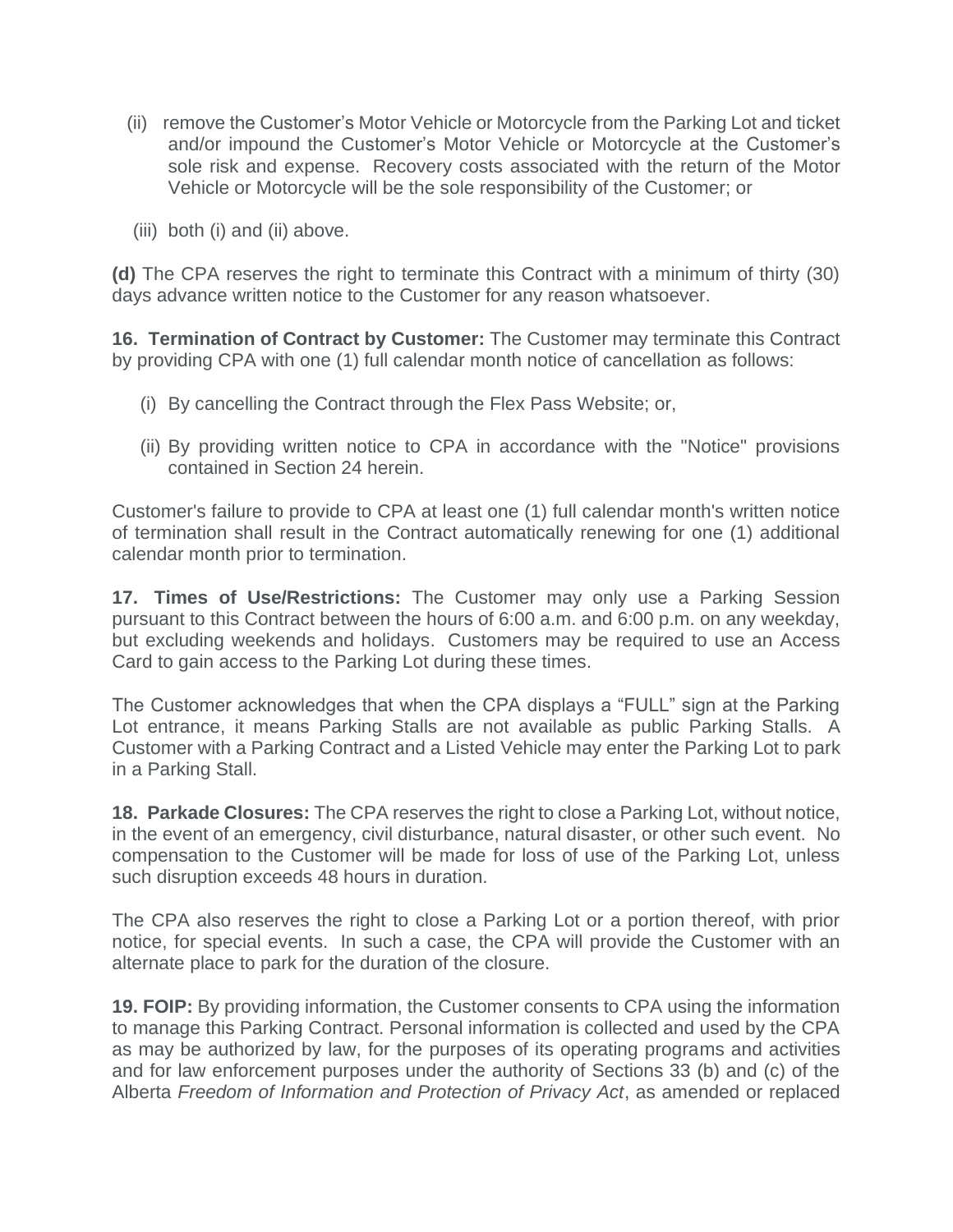from time to time (FOIP). It may be also used to survey citizens for the purpose of assessing CPA services over time. Any questions regarding the collection, use or disclosure of personal information should be directed to the CPA FOIP Coordinator at 403-537-7099 or by mail to the address set out in Section 24 of this Contract.

**20. Contract Non-transferable:** This Contract is non-transferable and must not be assigned or transferred by the Customer. Customer cannot re-sell or transfer their rights to park in a Parking Lot or Parking Stall(s) without express written consent from CPA.

**21. Amendments:** No changes, exceptions or amendments can be made to this Contract without the express written permission of CPA. The Calgary Parking Authority can be reached at either [cpacontract@calgaryparking.com](mailto:cpacontract@calgaryparking.com) or by mail to the address set out in Section 24 of this Contract.

**22. Severability:** If any provision of the Contract is found by a court having jurisdiction to be invalid, illegal or unenforceable, the other provisions of the Contract shall not be affected or impaired. The offending provision shall automatically be modified to the least extent necessary in order to be valid, legal and enforceable.

**23. Governing Law:** This Contract shall be governed by and interpreted according to the laws in force in the Province of Alberta and the federal laws of Canada applicable therein. The parties hereby attorn to the exclusive jurisdiction of the courts in the city of Calgary in respect of all matters arising out of or in connection with this Contract.

# **24. Notice:**

**(a)** Notices to CPA must be given in writing and delivered by personal delivery mail, or email. The address for notice is 620 - 9<sup>th</sup> Avenue SW Calgary, AB Canada T2P 1L5. The email address for notice for CPA is: [cpacontract@calgaryparking.com.](mailto:cpacontract@calgaryparking.com)

**(b)** Where the CPA is required to give written notice to the Customer, notice will be provided to the address or email address listed in the "Contact Information" section of this Contract. The Customer is responsible for notifying CPA of a change in its mailing address and email address listed in the "Contact Information" section of this Contract.

**(c)** Notwithstanding anything that may be to the contrary in this Contract, the CPA shall not be required to provide any notice whatsoever to the Customer regarding the number of Parking Sessions still available to the Customer, or whether Parking Sessions have been claimed or have otherwise expired, pursuant to the terms of this Contract. Customer may inquire as to the balance of Parking Sessions remaining for the current Contract Month by accessing the Flex Pass Website, or by contacting CPA's customer service.

**25. Notice to Customer:** The CPA may provide notice to the Customer in any of the following ways: (a) mail or email to the address noted in the "Contact Information" section of this Contract, (b) posting notices or signs in the Parking Lot, (c) posting notices on the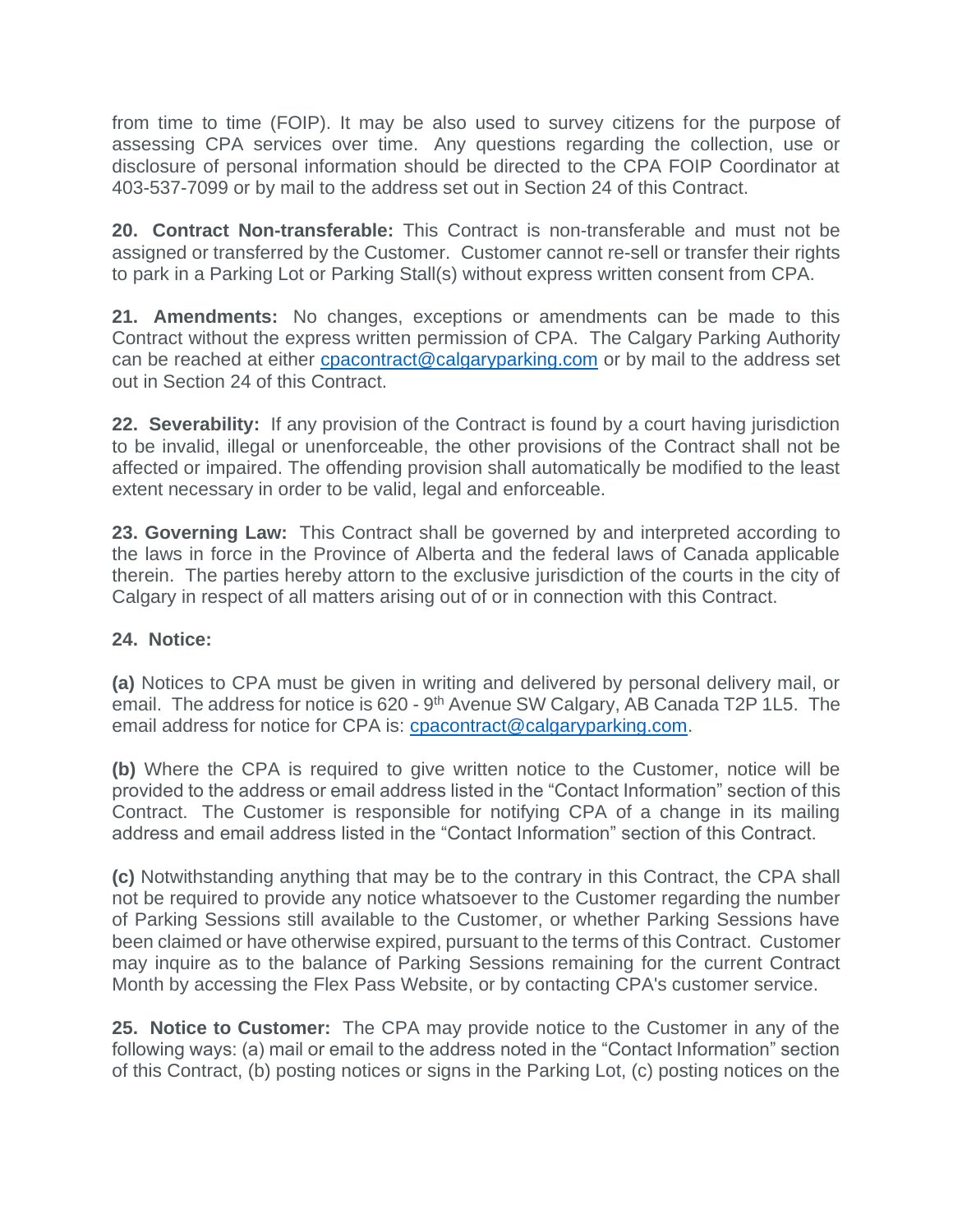CPA website at [www.calgaryparking.com,](http://www.calgaryparking.com/) or (d) any combination of the preceding subsections (a)-(c).

## **26. General:**

**(a)** The CPA reserves the right to change the terms and conditions of this Contract without notice to the Customer.

**(b)** The Customer acknowledges that the CPA reserves the right to suspend, modify or terminate the "Flex Pass" program, and may modify these Terms & Conditions, at any time in the CPA's sole and absolute discretion. This right to modify includes cancelling the "Flex Pass" program at any Parking Lot at any time, in CPA's sole and absolute discretion. CPA shall at all times provide Customer with thirty (30) days' written notice of its intention to suspend, modify or terminate the "Flex Pass" program, or otherwise modify these Terms & Conditions.

**(c)** The Customer acknowledges having read and understood the Contract and agrees to and accepts all the terms and conditions.

**(d)** If the Customer is a corporation, the individual entering into this Contract with CPA represents and warrants authority to bind the corporation. The corporation acknowledges and agrees it is responsible for the individual parkers using the Parking Lots and Parking Stalls assigned to the corporate Customer by CPA, and that the corporation agrees to and accepts all the terms and conditions of this Contract.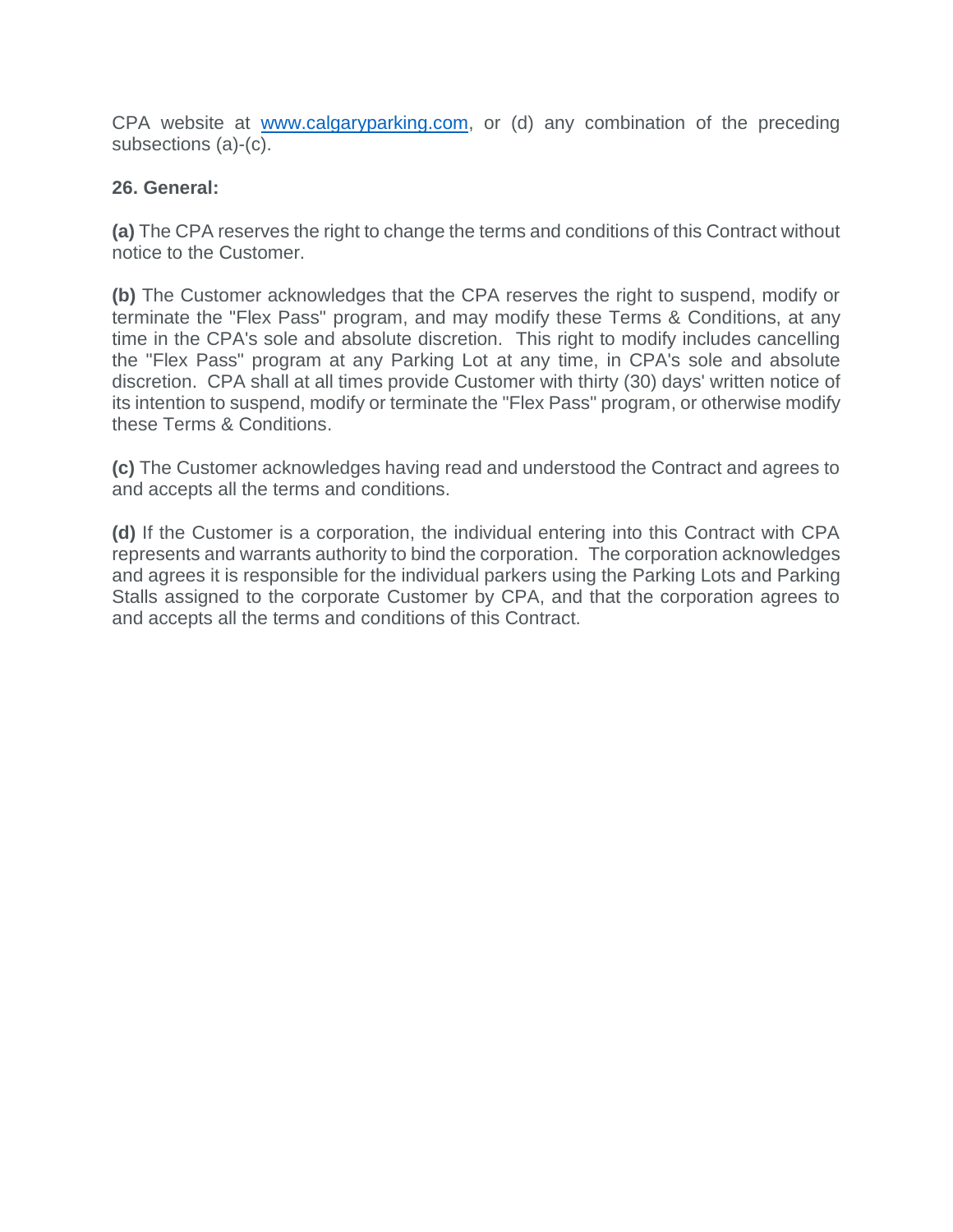## **Schedule A**

#### **DEFINITIONS**

In this Contract:

"**Access Card**" means a card, fob or other device provided by the CPA to the Customer to enable the Customer to have access to the Parking Lot specified in the Contract;

"**Accessible Parking Stall**" means a Parking Stall that has been designated for use by a holder of an appropriate permit or placard for persons with disabilities, and that is issued or recognized by the Solicitor General of Alberta;

"**Active License Plate**" means a License Plate on a Listed Vehicle that Customer has designated an "Active License Plate" on the Flex Pass Website;

"**Calgary Parking Authority**" or "**CPA**" means The City of Calgary as represented by its committee of Council, the Calgary Parking Authority;

"**Contract**" means this Parking Contract and any documents referenced herein;

"**Contract Month**" means the calendar month or any portion thereof in which the Parking Sessions have been purchased and credited to the Customer;

"**Customer**" means the individual or corporation referred to in the Contract Details section of this Contract;

"**Flex Pass Website**" means the website located at [https://flexpass.parkplus.ca.](https://flexpass.parkplus.ca/)

"**License Plate**" means the license plate or plates listed in the License Plate Details section of this Contract;

"**Listed Vehicle**" means a Motor Vehicle or Motorcycle with a License Plate listed in the License Plate Details section of this Contract;

"**Motorcycle**" means a motor vehicle mounted on 2 or 3 wheels that is propelled by any power other than muscular power (excluding E-Bikes), and that is licensed under the *Traffic Safety Act* (Alberta), as amended or replaced from time to time, and for the purposes of this Contract, includes mopeds and scooters;

"**Motor Vehicle**" means a vehicle propelled by any power other than muscular power, with the exception of Motorcycles;

"**Parking Contract**" means a contract entered into between the Calgary Parking Authority and a Customer for the use by the Customer of a Parking Stall in a particular Parking Lot for a set amount of Parking Sessions;